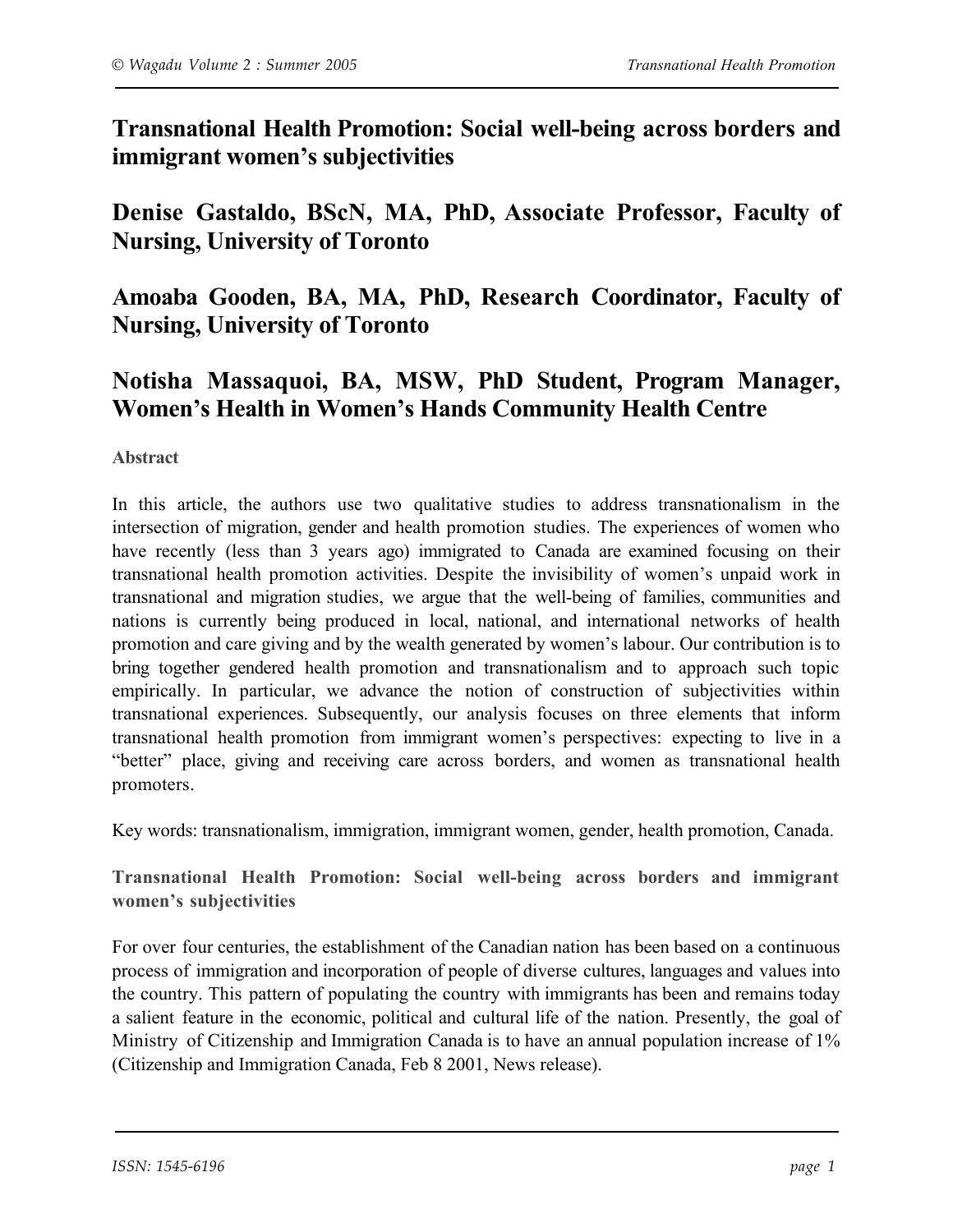Countries such as Canada and Australia, "first world nations" with immigration policies, are seen internationally as heavens for those immigrating as refugees from war zones or immigrants leaving low income countries. Commonly, we assume (and frequently do not challenge) the notion that migration is a move towards a better life. Traditionally, immigration has been perceived as a process of moving to another country in search of prosperity, represented by a better socioeconomic, political or spiritual life (commonly a South-North migration).

**Challenging some ideas taken for granted: prosperity, health and gender among immigrants**

Even though many benefit from peace and an established social welfare system when moving to Canada, due to a screening process, at arrival, the average immigrant to Canada is healthier and more educated than the average Canadian (Chen, Ng & Wilkins, 1996). Usually people can afford to immigrate because they were living in a reasonable economic condition (to study English or French, pay for immigration fees, health certificates, internet access to documents, etc). However, aspects such as who the immigrants are and the downside of immigration are not frequently addressed. Some recent studies show that immigration has numerous consequences that are complex and at times daunting. It is always disruptive and impacts physically as well as psychosocially on those who immigrate (Carballo, 2001). After 10 years in Canada, immigrants are in poorer health and have a higher prevalence of chronic health conditions (Chen et al., 1996, Dunn & Dyck, 2000). Also, a study shows that in the 90s immigrants in Canada did not progress economically (Canadian Council on Social Development, 2000).

In 2001, immigrants comprised 18.4% of the Canadian population (the immigrant population is described in terms of total immigrants, meaning all permanent residents born outside of Canada and recent arrivals). Contradicting traditional migration theory that assumes that immigrants are primarily male, women made up over half of the total immigrant population. Due to this traditional perception, often gender has not been considered as an analytical category in immigration studies. When women are taken into account, they are commonly perceived as either non-migrants who wait for their spouses to return or as "passive reactors who simply follow a male migrant" (Simon and Brettel, 1986, p3).

Additionally, studies on international health tend to render immigrants as static in one land after migration. This fixed or located understanding of immigrant experiences represents an important limitation in the way health promotion among immigrants is conceived. Immigration issues are examined in-situ and bounded by regional or national policies, which for sure are influential for immigrants' well-being, but this form of analysis looses the transnational health promotion experience of many immigrants (caring and being cared across borders, international social support systems), especially in their first years in a new country. Moreover, very little is known about immigrant women's strengths and their health promotion strategies in everyday life because most researchers have focused on pathologies and lack of access to health care, leaving the theme of production of health in everyday living unexplored.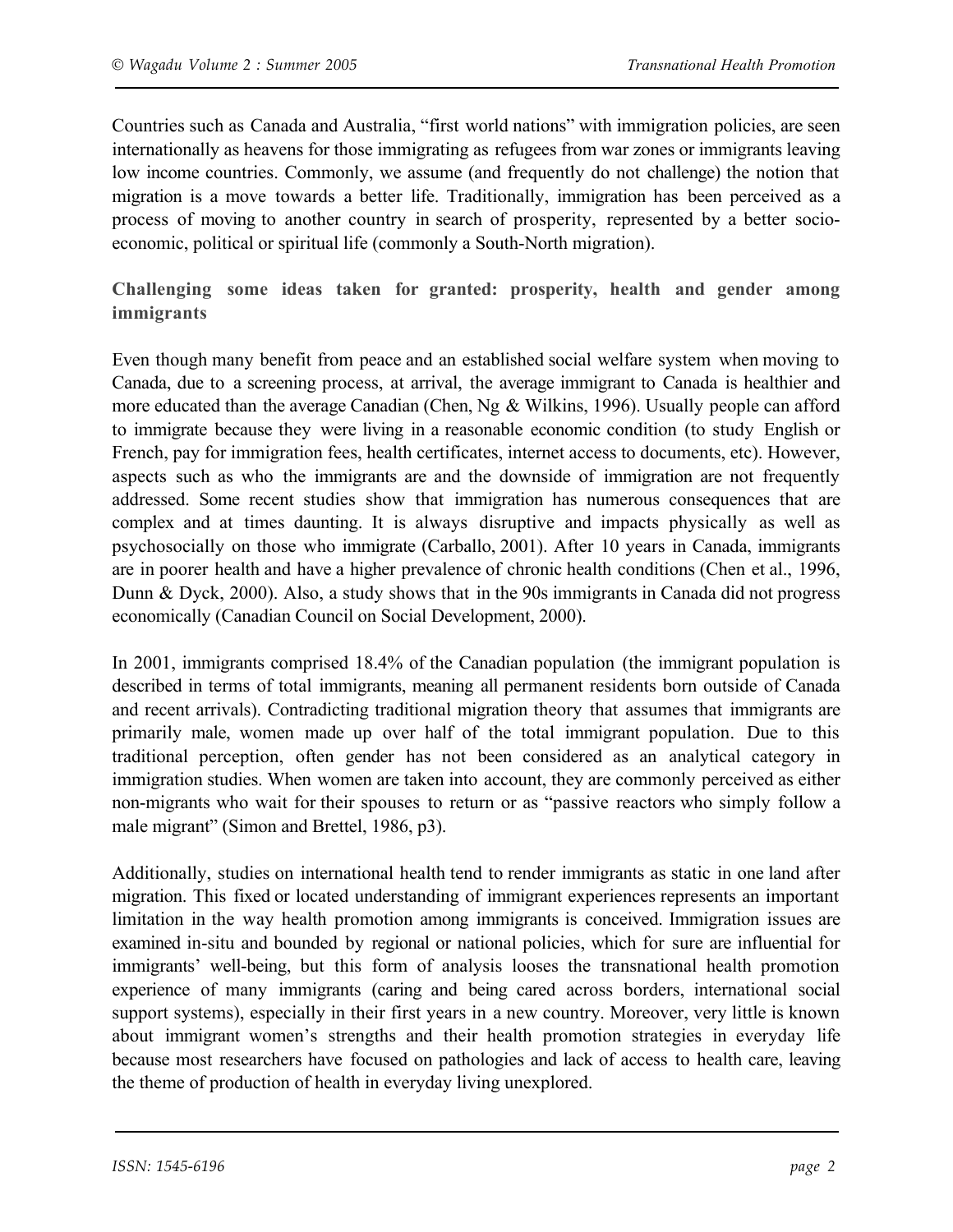This "situatedness" is also typical of many immigration studies. Usually the study of immigrant women's experiences has been divided by a myriad of ethno-cultural groups, and in some cases these studies have helped to perpetuate stereotypes regarding particular cultural groups (Gastaldo, Khanlou, Massaquoi and Curling, 2001). This approach has failed to identify the common experiences of immigration shared by women.

In this chapter, we will employ an interdisciplinary approach to address the intersection of immigration, gender and health promotion studies. Health promotion is explored here from the perspective of the social determinants of health. This means that health differences between different social groups can be explained by their social and economic conditions (Wilkinson and Marmot, 2003). Current research shows that "poor social and economic circumstances affect health throughout life" (Wilkinson and Marmot, 2003). For instance, the effects of migration and gender relations, such as employment opportunities or unemployment, equitable income distribution or poverty, the presence or lack of social support systems impact on the health of immigrant men and women differently and there are also differences between Canadian born and immigrants, as mentioned above.

In this context, we will utilize the concept of transnationalism to analyse the experiences of women who have recently (less than 3 years ago) immigrated to Canada. Our argument is that immigration turns many women into transnational health promoters. This role has been overlooked for not being "productive" or a formal employment activity or naturalised as "women's chores as usual", while in reality the well-being of families, communities and nations is also being produced in international networks of health promotion and care giving and by the wealth generated by women's labour.

In the following sections, we will situate the current debate around transnationalism and expand the concept in its relations to subjectivity and health promotion to capture its gendered character. In particular, we advance the notion of construction of subjectivities within transnational experiences. Later, we introduce two studies that provide empirical support to our argument, describing briefly their methodologies. Subsequently, our analysis will focus on three elements that inform transnational health promotion from immigrant women's perspectives: care giving and well-being across borders, living in a "better" place, and women as transnational health promoters.

**Transnational subjects and the production of health**

Like globalization, the concept of transnationalism has been used with ambiguity and over the last decade it has been defined in distinct ways (Kivisto, 2001). In this study our departing point is the notion of transnational social spaces (Faist, 2000a; Kivisto, 2001) as a social constructionist approach to transnationalism that allows us to explore the construction of transnational subjectivities by immigrant women who promote the health of individuals or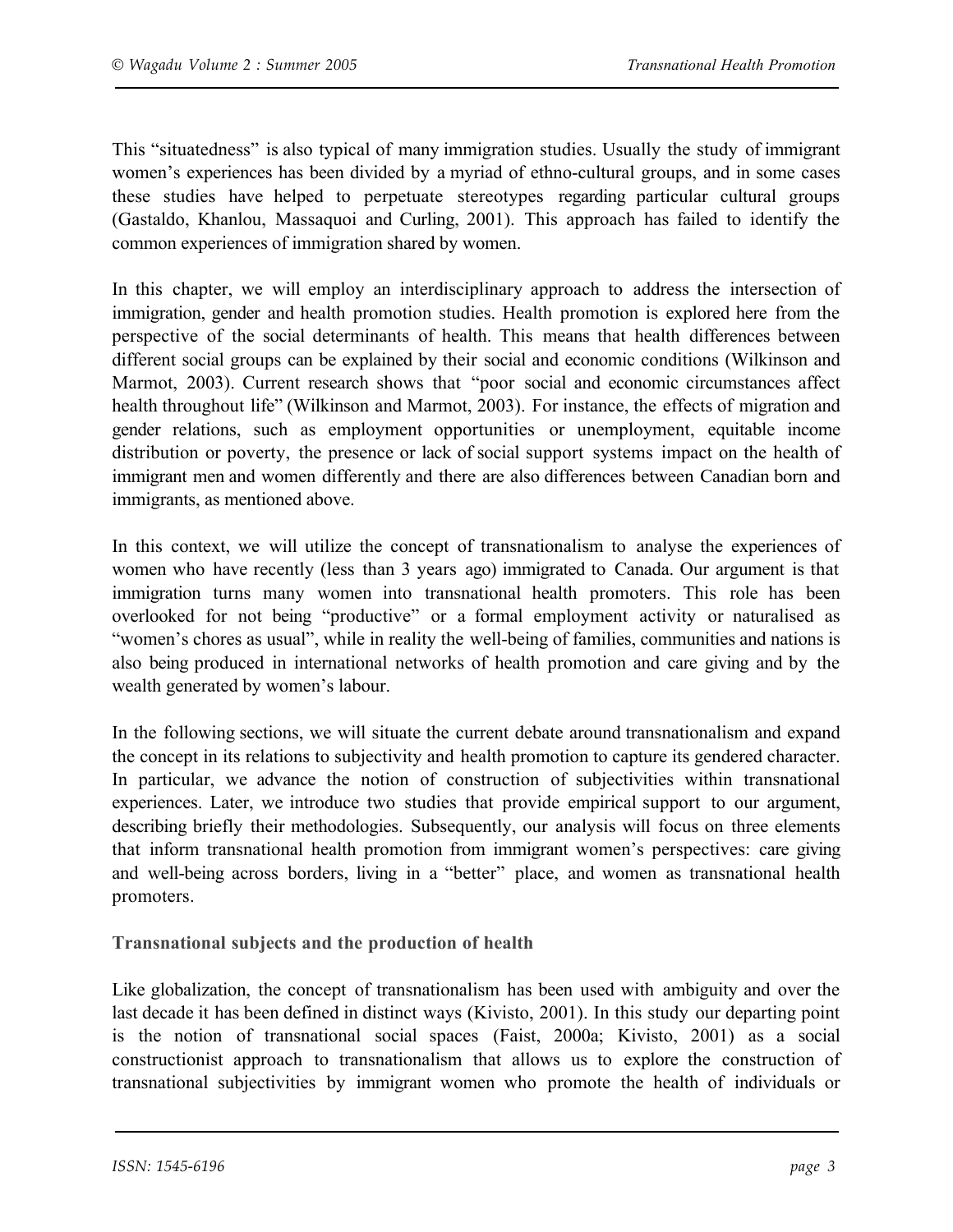communities across country borders, using a post-structuralist notion of subjectivity to inform our analysis.

Despite the fact that global migration is certainly not a new phenomenon, the current globalization process has some particularities that make it singular. The fast pace of communication across the globe, easy transportation of people and goods, and economic exchanges between corporations that work beyond national borders compose an unprecedented process. These elements also support the experience of transnationalism; however, it is important to clarify the differences between these two concepts. While the globalization process tends to erase nation-states' powers and borders, transnationalism is a process anchored in the experience of living in between two or more countries and therefore it is framed on territoriality (Faist, 2000a), and we would add, consequently based on processes of cultural identity, difference, self and otherness, and the production of negotiated social spaces, among others (Gastaldo, Andews and Khanlou, 2004).

Transnationalism as a theoretical framework was offered by Glick Schiller, Basch and Blanc-Szanton (1992) as an approach for interpreting the experiences of immigrants. They argue that transnationalism is "compose[d] of those whose networks, activities and patterns of life encompass both their host and home society. Their lives cut across national boundaries and bring two societies into a single social field" (p1). Some believe it replaces the concepts of assimilation and cultural pluralism, while others would challenge this assumption (Kivisto, 2001). In essence, transnationalism is attempting to capture the "distinctive and characteristic features of the new immigrant communities that have developed in the advanced industrial nations at the core of the capitalist world system" (Kivisto, 2001, p.549).

From a post-structuralist perspective, we could claim that it is not possible to analyse the transnational phenomenon from a single position because macro or micro elements are produced simultaneously and are intertwined. Transnationalism includes economic, political, and sociocultural aspects being created and negotiated by people living in between two places. For example, commodities and labour exchange between post-industrialized and "third world" nations are interconnected and create job opportunities or job losses as capital is re-directed from one nation to another; it includes political movements from ex-patriates living abroad which oppose a political regimen. However, in everyday life, there is also a flow of capital, for instance to support families in the country of origin. These small remittances, when placed together, account for over \$60 billion US dollars annually (Vertovec, 2001). But collective and individual exchanges go beyond that. Constructs regarding gender roles and societal expectations regarding men and women are also "traded". Authors refer to multiple identities for a transnational social field, identities for translocality or transnational social spaces as sites for the (re)construction of one's identity (Vertovec, 2001; 1995; Glick Schiller et al 1992; Faist, 2000a).

Faist (2000) proposes that the concept of transnational social spaces includes transnational circuits and communities linked by processes of reciprocity, exchange and solidarity within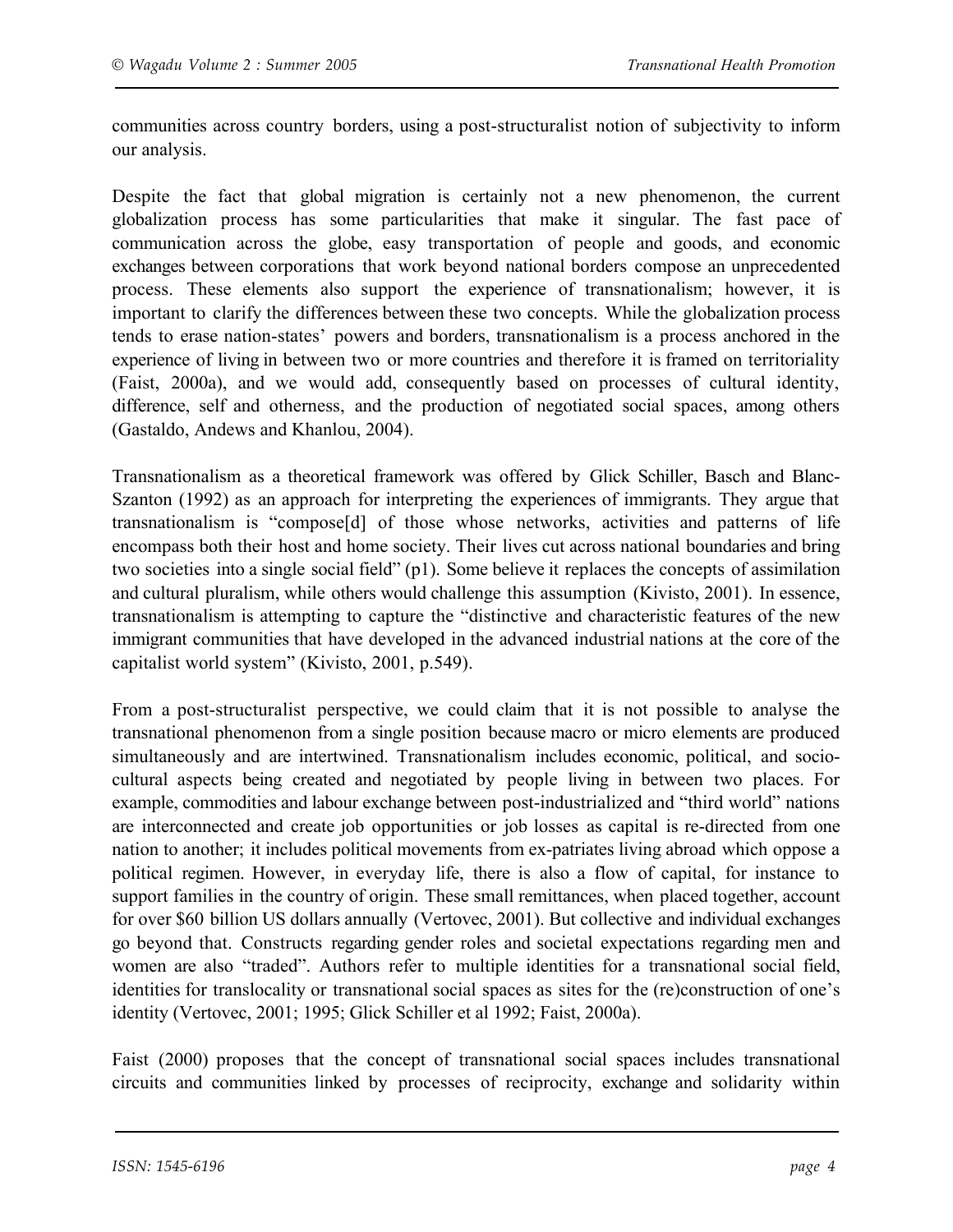communities. He contends that not only negative forces (e.g. socio-economic discrimination) are conducive of the formation of these networks, but also positive political movements can promote their existence (e.g. multicultural policies). These characteristics have a lot in common with community development processes that women undertake in their work as caregivers and health promoters for families and communities. In the case of gender relations, there is a variety of positive and negative processes that could shape transnational social spaces. For instance, some immigrant women will feel so isolated in Canada that maintaining a close (daily) relationship with other women or family members in their home country can have a support/therapeutic effect; others continue to care for relatives, organise family events, or send money for children being raised by other women in the family using internet, phone calls, or travelling.

In this study, however, we expand the notion of transnational social spaces to encompass the power relations that produce multiple subjectivities and discourses in the process of maintaining communities and establishing exchanges (Gastaldo, Andrews and Khanlou, 2004; Gastaldo, 1997). For example, once women arrive to Canada, their subjectivities will be partially constructed as "immigrant", that happens to men too, but given the patriarchal relations they experienced in their previous place, they will have to learn how to function as immigrants at the same time that they negotiate their female subjectivity within particular gender relations in Canada. This process occurs in the intersection of other social constructs, such as class, race and ethnicity, which modulate sex roles and gender expectations for immigrant women. In this context, transnational social spaces may represent an opportunity for resistance to the imposed label of immigrant. Women can be on a daily basis in a social space, and not only a private one, where they are not seen as immigrants; their "old" personae can co-exist with the "new" immigrant one.

Transnational social spaces also produce subjectivities because they are helpful in keeping one's sense of social value (e.g. women can benefit from keeping their roles as emotional caregivers for family members who live abroad). Conversely, these same transnational circuits of care and health promotion can maintain gender inequities, such as roles of limited autonomy or many more daily working hours for women than for men. Living beyond "bipolar landscapes and localized identities" (Rouse, 1995:355 quoted in Vertovec, 2001) in a constant process of evolving multiple subjectivities can be a challenging experience, especially for immigrant women who are given and many times take upon themselves the responsibility of promoting the well-being of all family members, in occasions sacrificing their own well-being or disguising their sentiments of depression and loneliness so that the other members of the family do not suffer. As transnational health promoters they construct their subjectivities across different styles of gendered power relations and have in common only the continuum of gender inequity (a transnational cultural element) that can be made worse or better through immigration – or sometimes both happen at the same time.

Despite the fact that many recent immigrants maintain some degree of contact with their homelands, we adopt Faist's (2000) perspective that not all immigrants live in transnational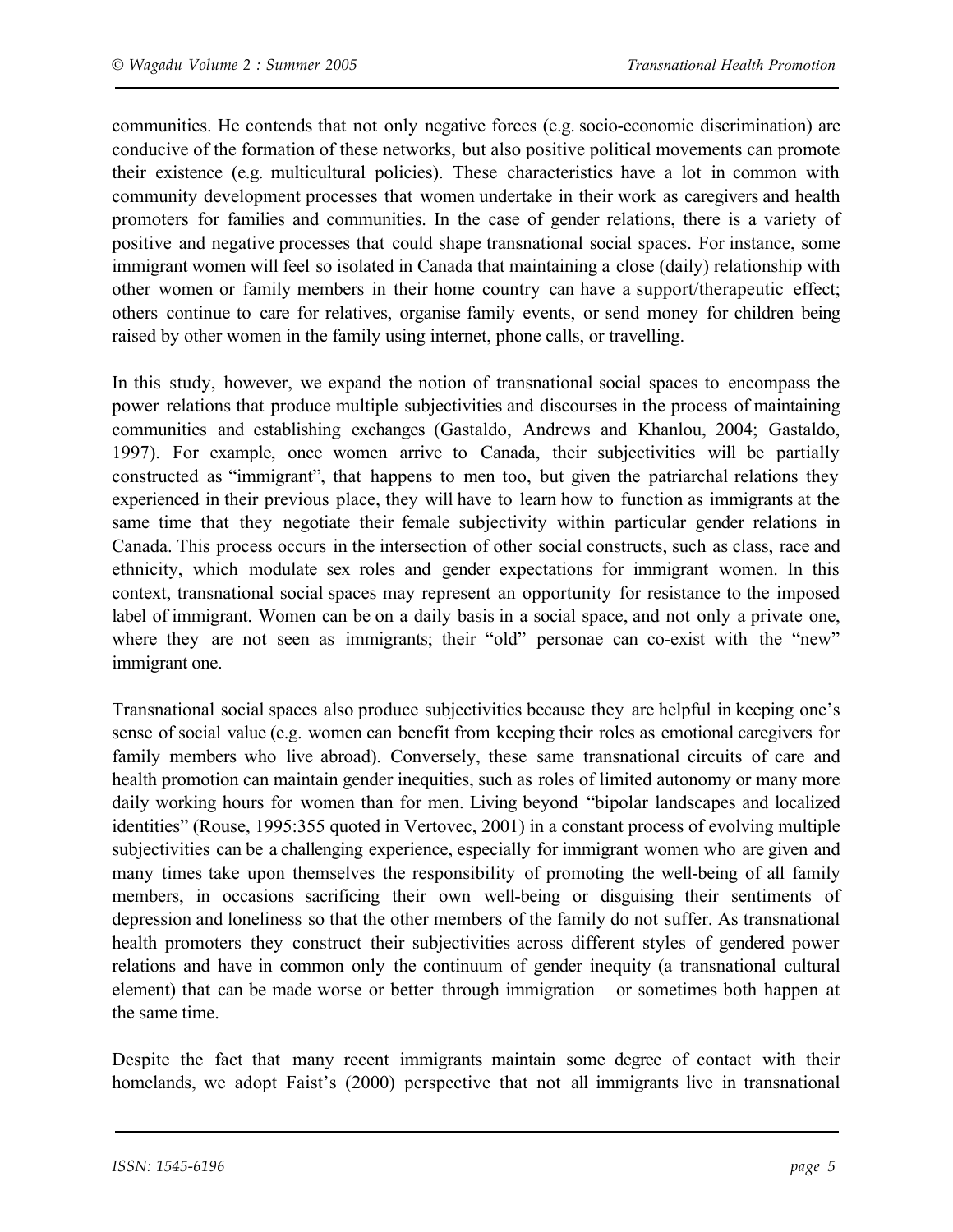social spaces. As adaptation happens, some immigrants will live almost exclusively in their country of adoption; therefore, we believe that immigration is not synonymous with transnationalism.

This chapter's original contribution is to employ the concept of transnationalism into health promotion and gender experiences in the context of recent immigration, referring to cases where we have identified a process of living in a transnational social space, which includes the process of producing subjectivities. If transnationalism makes evident the circular flow of persons, goods, and information triggered by globalization, then included in this circuit should be the production of subjectivities, health and well-being. However, so far the transnational discourse has not been used to focus upon the ways in which migrants promote health using transnational skills.

## **Methodology**

This chapter is based on two recent studies on immigrant women's health and well being when recently arrived to Canada (most under three years and a few under five). The first study entitled *Gendered Power: Immigrant women's health promotion(GP)* (Gastaldo, 1999) explored how women promote their own health in the context of immigration. Three focus groups were conducted with the help of interpreters and in total 15 women participated. In the project entitled *Revisiting Personal is Political: Immigrant women's health promotion (RPP)* (Gastaldo, Khanlou, Massaquoi and Curling, 2001) 30 recently arrived immigrant women participated in three focus groups (some had interpreters) and discussed how place, displacement and gender relations inform their experiences of health and well-being.

The participants of these studies were women from a variety of countries from Eastern Europe, Latin America, Asia, Arab countries, and sub-Saharan Africa; many would be considered women of colour in Canada. A few Europeans also participated. Many of those from so-called "third world countries" had shared experiences with those of "post-industrial nations" because they were from urban centres with "first world" facilities and services (access to internet, computer, health care insurance, tourism) and were used to consumption levels like middle class or upper middle-class people (or equivalent level of affluence). The majority had post-secondary education or a university degree and over half had professional careers in their home countries (what is common in the Canadian immigration context), but we also had some participants with few years of education or no employment experience. These attainments were irrelevant because all women faced similar hardships in Canada; most had not found a job at the time of the studies and their personal or family income was low compared to Canadian standards. The age range varied from early twenties to sixties, being younger people the biggest group. The participants were recruited in community health centres and English schools for immigrants. Women with children were the majority, but married women with no children, grandmothers and single women with no children were also part of the two studies.

In particular, the participants in the project *RPP* had a variety of reasons to immigrate. They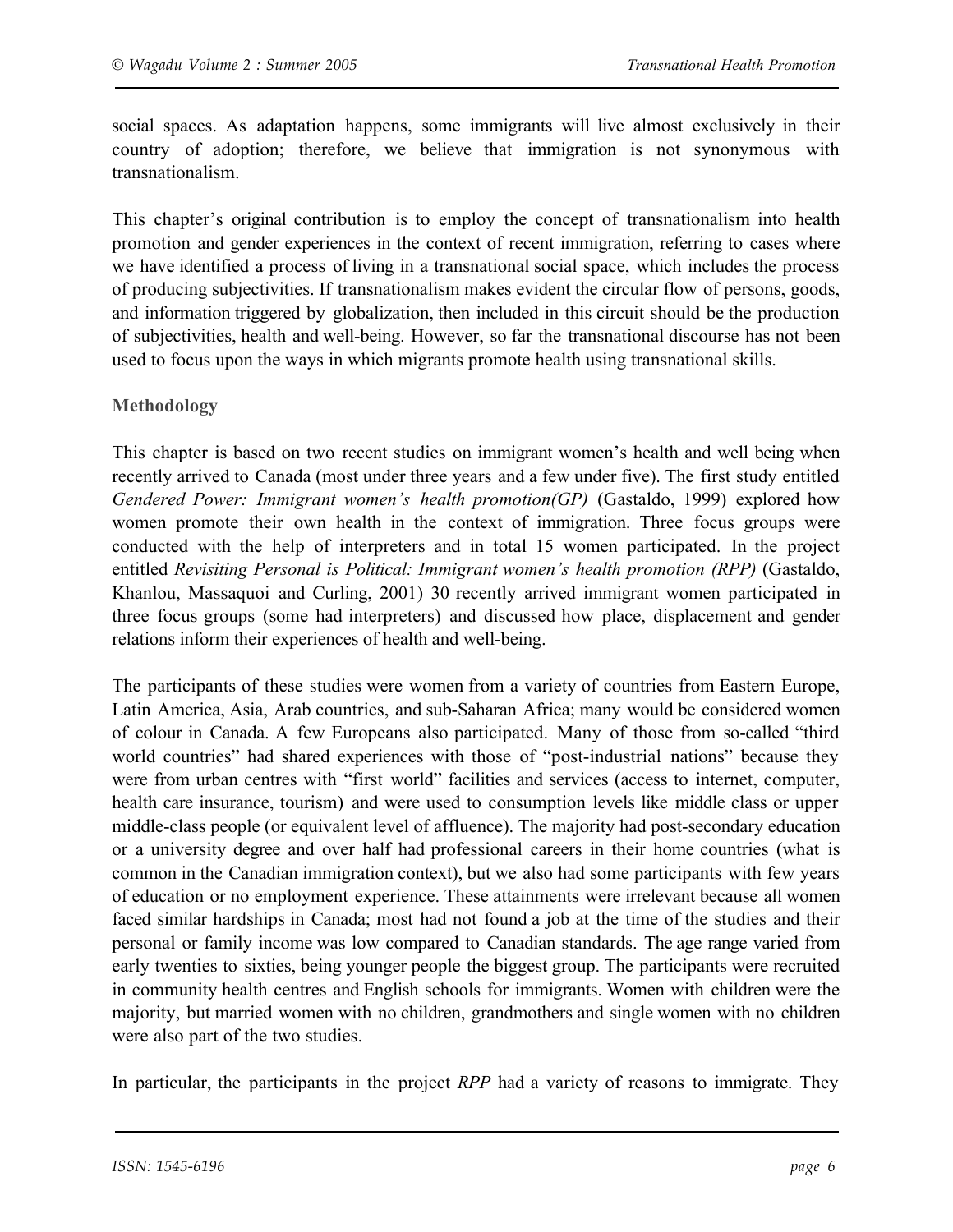included, but were not limited to, educational goals for self and family, personal safety, and better quality of life. In reality, a number of women in this study immigrated to have a better quality of life. Many were willing to sacrifice their high standard of living for a better quality of life for themselves and their families in the future, Canada being considered a safer and peaceful country.

The data was transcribed and analysed originally to account for health promotion strategies among recent immigrant women. For this study, a secondary analysis was conducted, focusing on participants who referred to activities they undertake in a transnational social space ("living inbetween places; being here and there"). It is important to notice though, that some women's narratives did not refer explicitly to transnational experiences, but rather they were mainly located in their Canadian life when commenting about daily issues and due to our theoretical perspective we located their perspectives as transnational themes, while other participants' experiences were not related at all to our subject of analysis. We have used the selected narratives to add new dimensions to the field of transnationalism in the context of immigration and health promotion.

**Care giving and well-being across borders: a transnational migration strategy**

Gendering transnational migration makes evident the extent of the changes that immigrant women experience. While it is acknowledged that transnationalism does not occur to all immigrants, we posit that it is only by looking into gendered social spaces that we can enlarge the possibility of identifying forms of transnational relations. The focus on immigrant women highlights a different experience of transnationalism from their male counterpart. As such, the adjustment of women to a new country cannot be fully understood without an appreciation of the continuing kinship links across national borders. This link not only provides support for women and allows them to construct their subjectivities, but it also imposes new challenges, duties and responsibilities.

The decision to leave children behind or the act of sending children back home to be cared for commonly by a maternal grandmother is a transnational migration strategy. A focus group participant in the study *RPP* talked about the difficult decision of sending her daughter back to China to live. She said:

This summer I make a very, very difficult decision; it is difficulty, I send my daughter back to China. It is very difficult, I thinks very bad situation… My mother, she is there, takes care of my baby... so my husband and I can work and study. I think three years later we will have a better future.

This course of action utilized by some immigrants is a way of coping with a new situation and includes a great degree of compromise. Employing this as a strategy allows both "husband and wife (to) acquire jobs and work long hours, hoping that they will be able to achieve their financial goals in a shorter period of time" (Simon and Brettell, p.13). This financial goal could either be to become financially stable to care for a family with children or to become financially stable to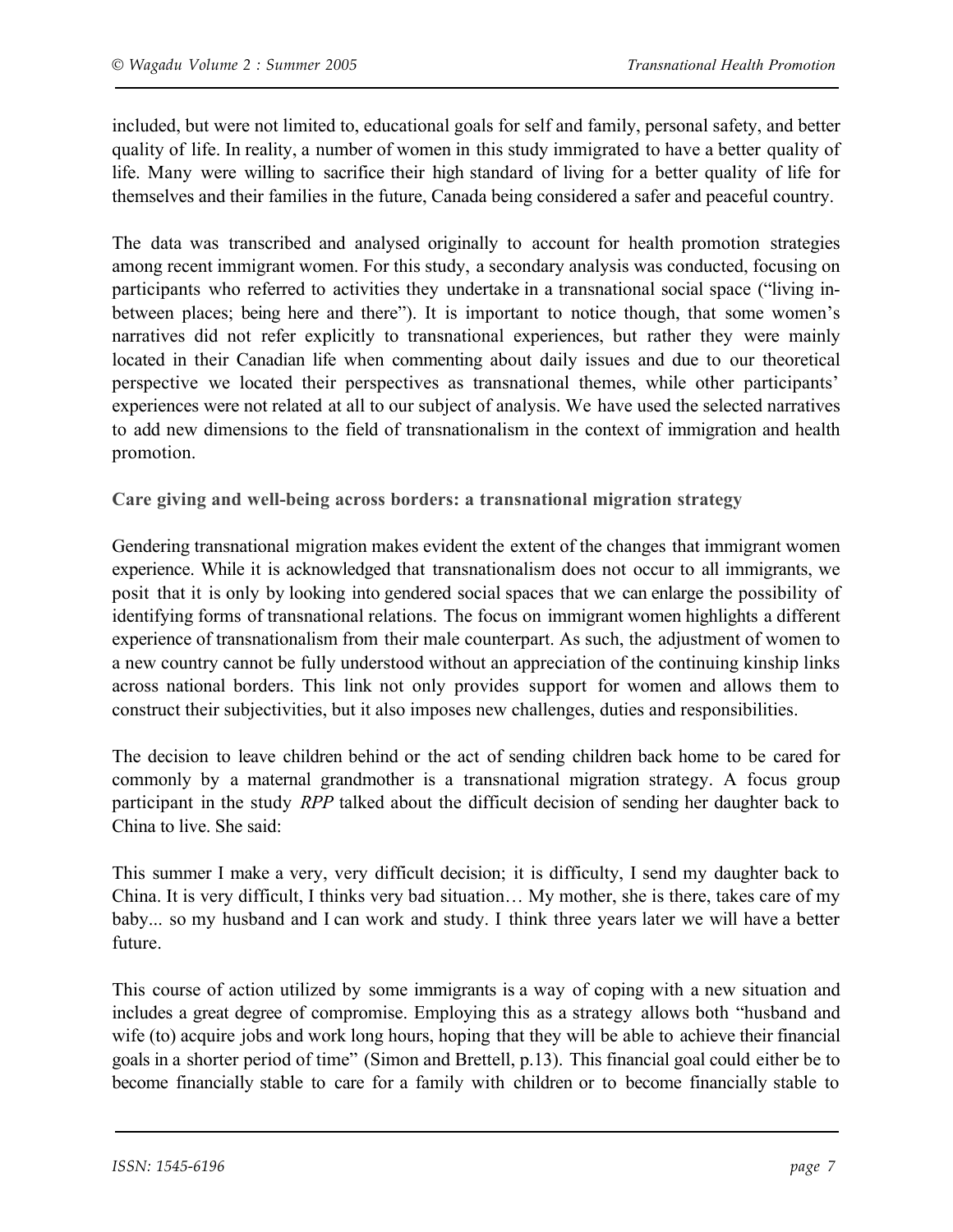return to their country of origin.

For women, leaving a child behind or sending a child back "home" is an attempt at combining old gender roles with their new roles as immigrant women in Canada. By sending children back home, the women expect that they can still maintain some aspect of their role as care giver (emotional and financial) for their children, albeit across borders. This idea or consciousness about themselves and about their "role" as women and mothers determine the women's subjective experiences. Caring for their children across national borders allows women the time to perform two other jobs that they often did not have to perform in their country of origin – paid work and/or housework, even though many had chosen to have a professional career. In some cases, women tried to access training and opportunities to develop marketable skills that they hope will increase their monetary return on their paid work. The expanding roles of immigrant women allow some to raise their child in two places while allowing them to achieve better economic life before the child rejoins the parents. This is of course rooted in one of the primary goals of most immigrants, to give their children a better life than they had.

Care giving and well being across borders is certainly not a new phenomenon. However, improved technology, permitting relatively faster and easier access to such things as the telephone and the internet allows for a kind of social support network that has not been available to new immigrants in the past. This has far reaching implications for the mental health of immigrants. For example, a participant in *RPP* spoke of her emotional anguish at being separated from her family in this exchange with the group moderator and another participant:

P1:...the moments that I like during the day? Those times when I talk with my mum in [home country].

M: Do you miss her?

P1: Very much. And I speak with her very often, like almost every day.

M: For how long have you been here?

P1: Eight months. It's the first time that I separate, and it's very hard for me (cries).

P2: For me also very hard. Has been for ten years that I been living outside (country), and I know that first year is really hard. And I also call many times a week my family. (…)

P1: I have a camera, and through Internet I can see her almost every day.

Certainly then, the use of telephone and internet allows for new dimensions of transnational caring by permitting immigrants to live emotional lives in two countries. For instance a participant in *RPP* explained that she is able to attend monthly family meeting via her phone and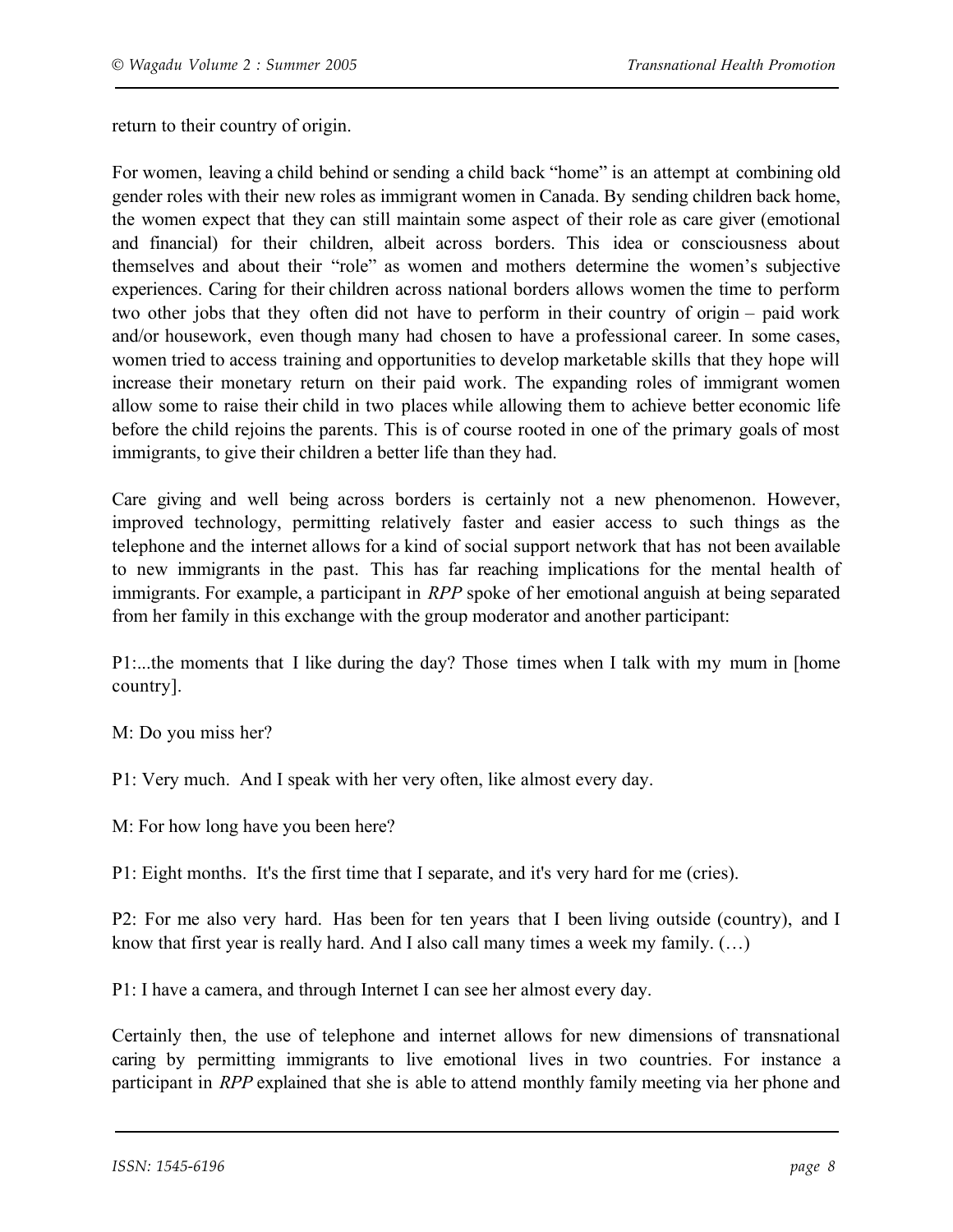her father's cell phone. As she described:

Normally we have a family meeting. Like today, I meet [name of relatives].

We have a family meeting once a month and I knew about this meeting. So what I do is I call my father, my father's cell phone, so that I can speak to him.

This transnational connection, made possible by improved technology, not only allows women to care and to attend family needs, but it also speaks to the fact that this ability may generate an expectation of continued care by friends or family members, despite the location, times and costs of such contacts.

However, other women temporarily trade their role in their country of origin for a social space that allows for the (re)construction of their subjectivity (Vertovec, 2001). For example, one participant spoke of her country's oppressive gender role for women that she escaped by immigrating to Canada:

I have brothers and sisters, but being the first-born girl, I have the responsibility almost equal to my mom. (…) I wanted to have my own freedom. Because like, if I stay there, I am not going to do this for my family, it's like I am being so rude, I'm being so unappreciative, it's like … Your family, your parents did so much for you and you cannot even see that. No matter what you do, but it's forever, you are bound to them… my father believes that I'm in school that was the only reason that I could go away… he also needs to know that I still love him and that I am his "mother" and that nothing has changed and that when I'm through with my school, I go back and take my responsibility [in her culture the oldest daughter carries the spirit of the mother of the father].

It would be too simplistic to say that migration here implies emancipation for this participant, but as an immigrant, the (re)construction of her social space allows for a reconciliation of her old role with her new (desired) role. For this participant, migration represents a definite improvement in the construction of a social space for gender relations. This new role allows for greater control over her life, while letting her to maintain her care giving role in the family by sending money and allowing her to have weekly family meetings with family via the telephone.

The examples here presented illustrate that there is a variety of processes that shape women's subjectivities in transnational social spaces. While a strong transnational link with relatives in the country of origin can act as a support system for women to face the difficulties of adjustment in the settlement process – thus maintaining some aspect of their "old" subjectivity while acquiring a new one – the new responsibilities in the country of adoption added to the old gendered activities can become an overwhelming experience.

**Living in a "better" country and expecting to be healthy/happy**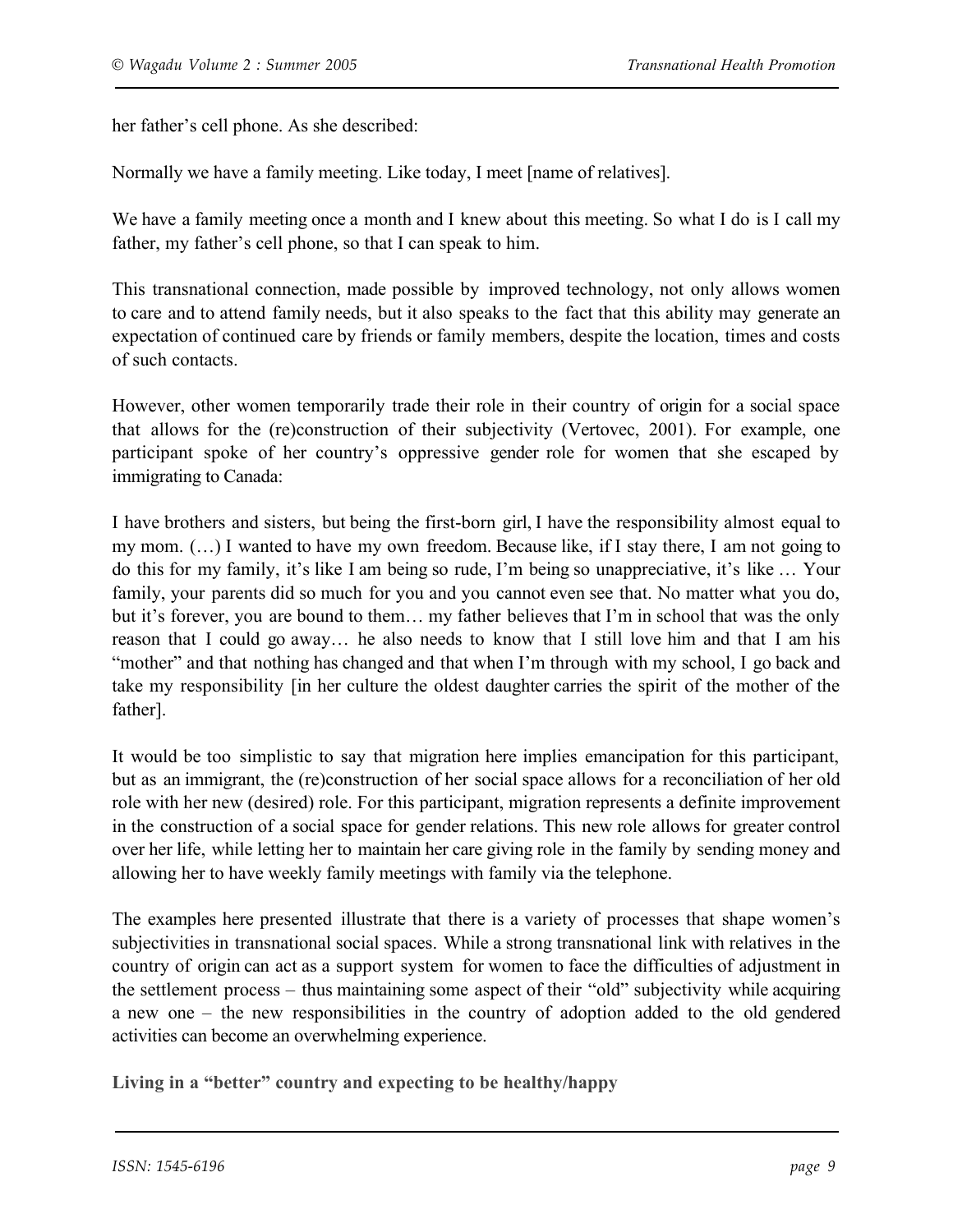Migration is inextricably linked to the perception of changing conditions. Commonly, one perceives that his/her personal circumstances will change for the better during the process of immigration. Most participants in our studies left their countries of origin with vague concepts of the immigration process but had broad notions of achieving the "American Dream" or living a Western lifestyle once reaching their desired destination. Information about Canada was obtained primarily from external sources such as immigration officials, family members and the media.

The participants' personal agendas and physical and emotional responses in their new country were created through a "complex cultural and physiological process which manifests itself at both an individual and at a social level" (Carballo, 2001). These psychological responses impact on immigrants' health and well being. Immigration requires a break with tradition, community and family, cultural value systems and accepted ways of functioning and dealing with the world (Carballo, 2001). It then imposes demands on immigrants to quickly develop new psychological and social survival skills at a time when they are already anxious or feeling stressed about the migration process or at a time when the host society is unwilling or unprepared to offer support. In the case of women, this context is particularly demanding because many also feel responsible for the well being of the entire family and, despite not receiving much support, will try to provide as much support as possible to family members.

The participants clearly were able to articulate how the imagined new country (perhaps equitable, non-racist, progressive, among many other possible images) did not correspond to the reality of day to day living in this new environment. One woman in the *RPP* study described her experience as follows:

Everything is difficulty here; maybe nice country… I don't know, you know, just what we saw in the movie, not exactly the picture of Canada, that's all. In our minds we maybe thought that Canada is maybe easier than our country. Yes it's easier, but it's difficult for job and other things…

Others added that in Canada "the men have more job opportunities" and there is "low wages for women". And still a participant said "I think job is very difficult in Toronto" and another commented:

So there are barriers, there are barriers. Because of maybe people not really know about your background, just because of they don't know you; just initially they don't know, they just judge you by your race; judge you by you are female. Because I still feel female have to fight harder. (…) And as a, ah...immigrant also have to fight harder as well.

Beyond being a woman and an immigrant (and experiencing sexism and xenophobia), some participants had to deal with mixed sources of oppression, such as racism, ageism, and discrimination based on physical or mental health. Salih (2001, p. 655) suggests that "rather than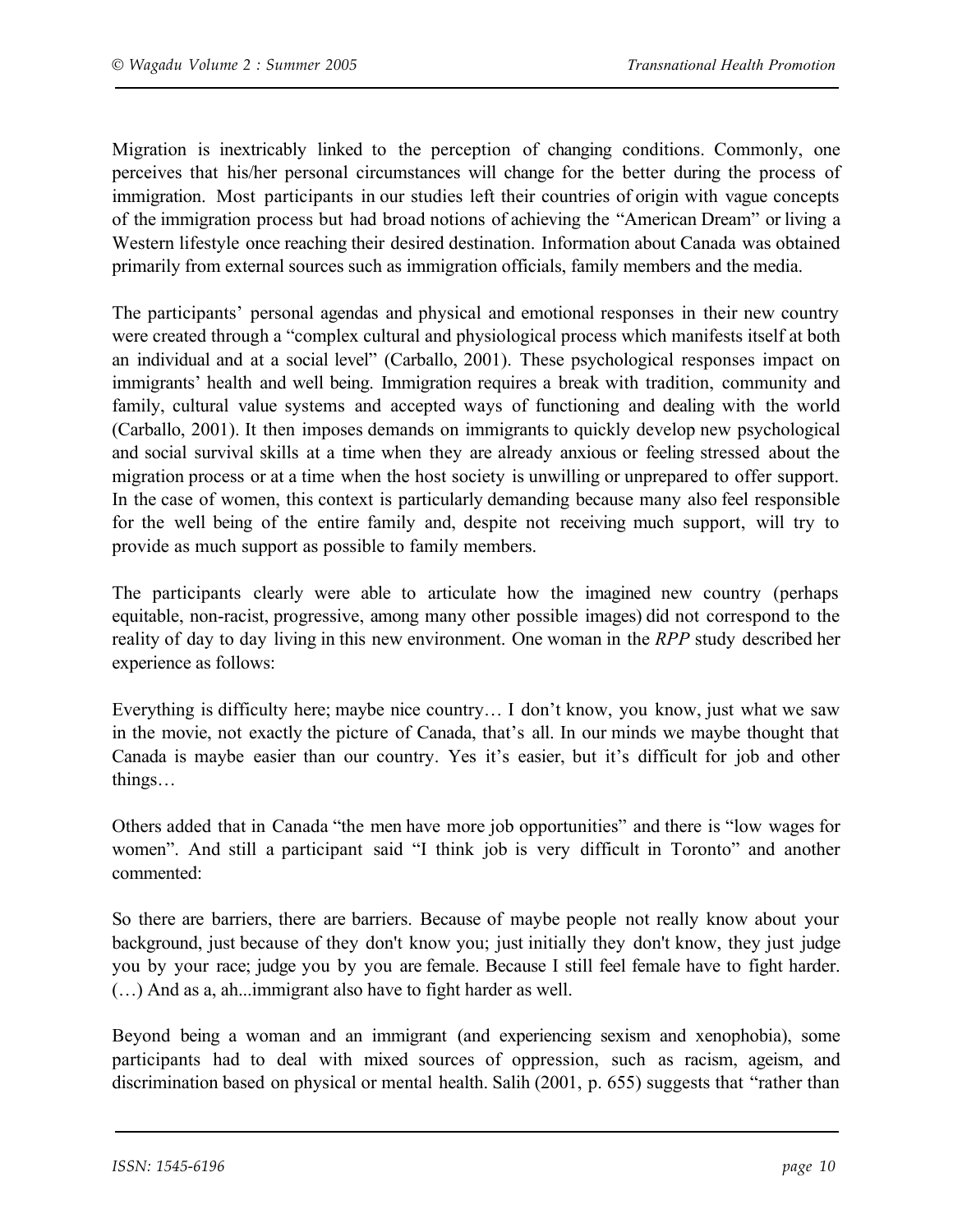a uniform process, transnationalism is a complex and varied terrain experienced differently according to gender and class and their interplay with normative constrains". This segment of the population is particularly vulnerable because of these intersecting prejudices that can serve to disempower and thereby lead to feelings of helplessness and low self-efficacy (Henry, Taton Mattis & Rees, 1995; Turner, 1995).

Living in Canada can be disempowering for women also because they are forced into new and unanticipated roles. Anderson (1987) points out in her study on Indo Canadian and Greek women that many did not work outside of the home prior to coming to Canada. In conversations with women in both studies, we found women who had not worked outside the home as well as women who had not done house work before. Hence women are faced not only with the adaptation to a new society, but also their changing roles within that society. For many of the participants there was a constant state of negotiation between having to combine paid work with house work in the context of missing social support networks that were often available to them in their countries of origin. Brettell and Simon (1986, p.13) contend that "the apparent impossibility of combining both salaried employment and childcare has led to a decision by [some] women to sacrifice their roles as mothers in order to perform their roles as wives and economic partners". Two other participants in the *RPP* study corroborated the tension experienced, and the impact on their well being, for the amount of changes imposed by the new roles women are forced to take as recent immigrants:

In my country I worked (...) I have sitter [who] took care of my children, I never do something about housewife. I come to my house and my babysitter go away, I study, my husband work. The big difference then here, I come 11 months, I stay home, I do everything. Sometimes I am so nervous because I never stay[ed] at home. [I used to] go to work or [do] something else. Study, go to work, come back (…) Sometimes [when] I am not working, I am thinking … I can't stay like that.

For me ver-r-r-ry hard, I told you before, I never stay home. I don't have help, I have 2 children, the last 2 years difficult, children want to touch everything in the house. (…) my husband don't like to help me work. I clean, I cook, I like to see my house very clean, but sometimes it's not good for me. I do everything by myself, I do laundry, I go to shopping and clean the house, take care of baby, everything… But it['s] big, big difference. So, sometimes, I think I want to go back.

The participants of the study are enmeshed in the entanglements, or more accurately the disentanglement, of defining their space in their homes as well as in society itself. This has to be done while contending with personal experiences of patriarchal relations – the ones lived in their relations with their partners and children, brought from the culture of the country of origin, the ones perceived as the Canadian rules, as well as the systemic practices that are supported by Canadian society and that only slowly women start to identify due to their cultural novelty.

The anticipated social space of a "first world nation" clashes with the domestic, unpaid,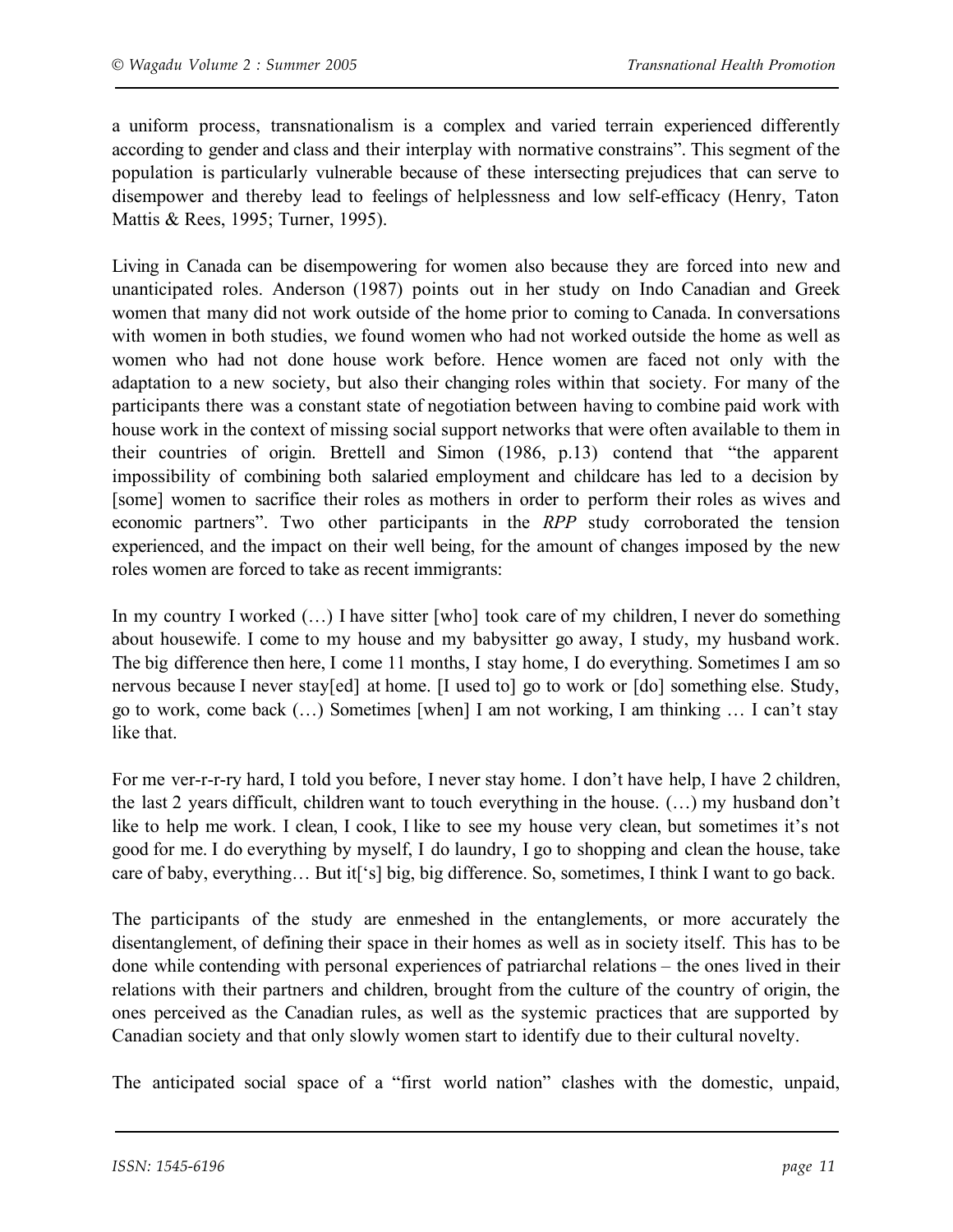undervalued activities these women perform once in Canada. The transnational social space is one of comparisons in which people do not expect to live "worse, harder" lives in a "better" country. Rather they expect to be happier and healthier. The immigration process has long lasting effects on women's well being, impacting also on the level and quality of their participation in Canadian society. The mental health impact of loss of professional status, not finding qualified jobs, and the contact with the place of origin reminding them of whom they "used to be" puts strains on the self-esteem, as well women experience multiple, competing elements that constitute subjectivities that are difficult to articulate outside a transnational space.

P: I used to be happy, lively, but now something has changed, it's not the me I used to be at home.

M: Oh no?!

P: No, at all. First of all, I'm not, ah, doing a job I feel I should be doing. (…) So that's why I'm willing to start it, make sure that at least I get a job which will make me happy. So that rules my life. So I want to do something which I'll feel good about myself. So I'm no longer myself at all. I'm a different person totally. (…) So many changes, so it's not the me; I used to know myself as I am, but...*(GP)*

While immigration offers the dream of opportunities for all, unequal power relations and social inequalities exist within immigrant women's homes as well as society at large. The transnational social space of immigrant women is one of contrasts between distinct forms of gender inequities and a search for a social location within Canadian society. This process presents a quagmire of marginalization, resistance, inclusion and accommodation. The women in these studies struggled to define themselves beyond the narrow confines of a dominant discourse that reduces their multiple subjectivities to "immigrant" and being in a social space in between places gives them elements to orient their quest for social inclusion at the same time that could fuel their resignation to common place sexism.

**Immigrant women as transnational health promoters**

The lack of gender analysis of transnational social spaces silences and makes invisible the work done mainly by women. In our studies we found examples of women supporting the emotional well being of families living in distinct locations, fostering the healthy development of children through low cost food preparation, leisure activities, additional educational tutoring, among many other activities.

These roles do not seem, at first glance, particularly related to transnational health promotion. Many Canadian mothers could claim that they carry multiple roles. However, what makes these examples specific to transnationalism is that care giving and health promotion in this case are done in a transnational social space, where people's subjectivities are in between places and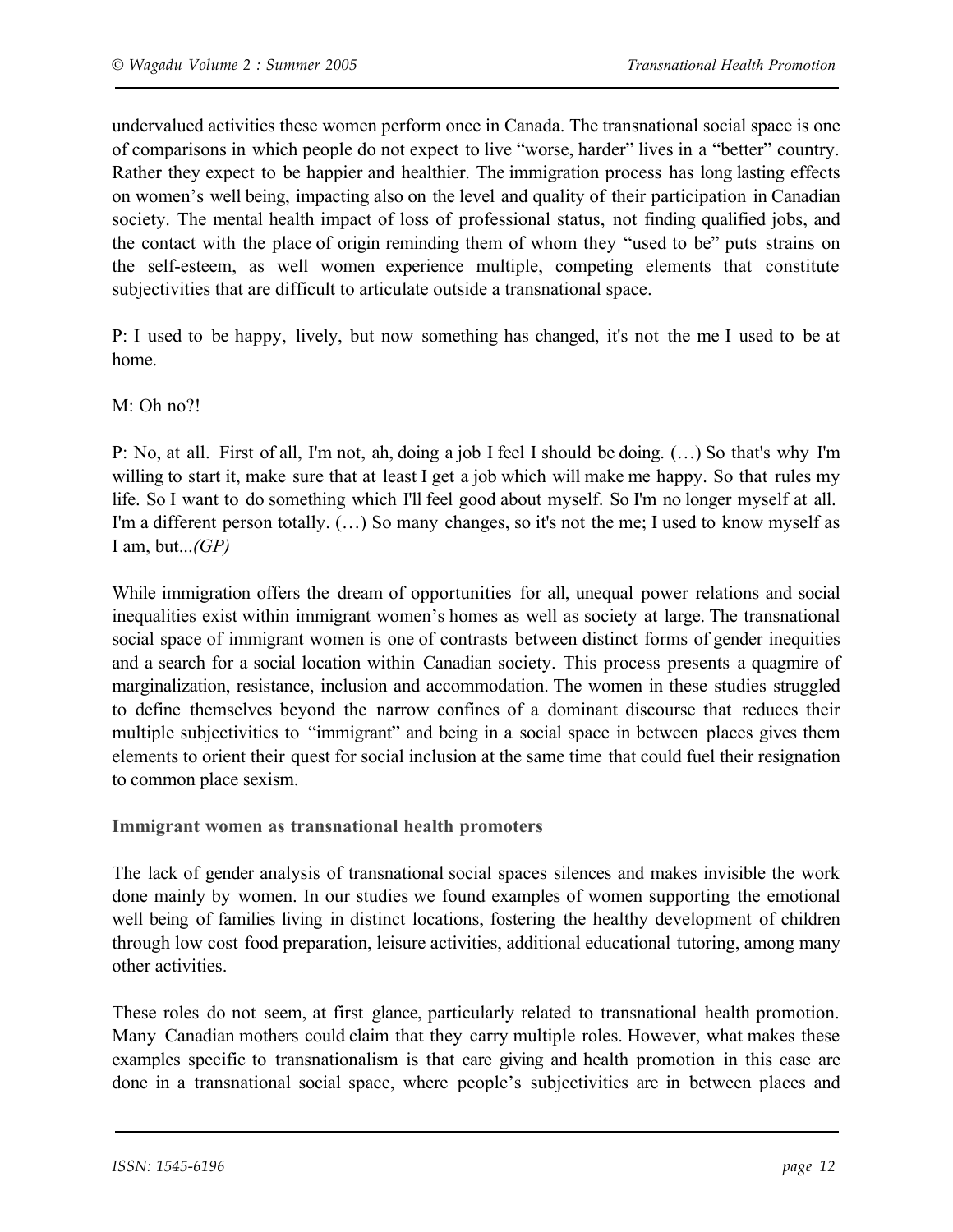women not only have to shape their own subjectivities in this context, but they produce health by supporting the process done by their children and partners (being them all together or living in distinct locations). Despite the outstanding versatility and resilience that such a task requires, this process is also an exhausting one. If this narrative somehow constructs immigrant women as "super women", it is because in part our findings emerged from narratives of strength, courage, and commitment (e.g. the participant who "couldn't get depressed because her children depended on her good mood to keep going"), but they also reveal the burden of immigration and care giving across national borders. As a participant in the GP study explained:

When you leave one life and you come to a new country, it's like you're starting a whole new process all over again. So it's like being a baby; you have to build from what you have, which is nothing. You came with nothing, and you have to be determined to be building from that nothing into something. And then, you know, besides not having anything, not knowing anyone, you have a – you have to come across certain boundaries that have been set there, like the immigration laws; the immigration, there are so many down sides that, you know, there is not much information provided for immigrants, especially immigrant women, on a whole (…) you have nobody to talk to, you have no place to turn, and you know, these things are not being advertised because as an immigrant woman, you know, some people look at you as nothing. You are required to be nothing, just a tool in a day's work or a tool to be used like food to cook, clothes to wash and that sorta thing. So it's – that's really different and it makes you different because you have nowhere else to turn.

Out of this process it is not surprising that, like in other contexts (Baines, Evans & Neysmith, 1998), transnational care giving and health promotion has a personal cost; caring for others and forgetting oneself results in burden that, in many cases, is manifested in psychosomatic symptoms. A participant in the RRP study reported that "…I had very good health arrival in Canada, very good health. And September I had report in hypertension and bleeding [in] my stomach, [I'm] very, very sick and for me [this is] very important".

However, for some immigrant women, the participation in a transnational caring circuit meant they too felt cared and appreciated and could deal with a more positive self-image and retain elements of their subjectivities from times they felt pleased about who they were.

In all these cases, the physical distance limits caring and health promotion and despite living in a transnational space, many participants needed help that required physical presence:

If I can talk with no problem, if I have… time to study and …get somebody to take care of my baby. I think maybe my life can be better.(GP)

## **Final remarks**

Immigration turns many women into transnational health promoters and caregivers. Looking at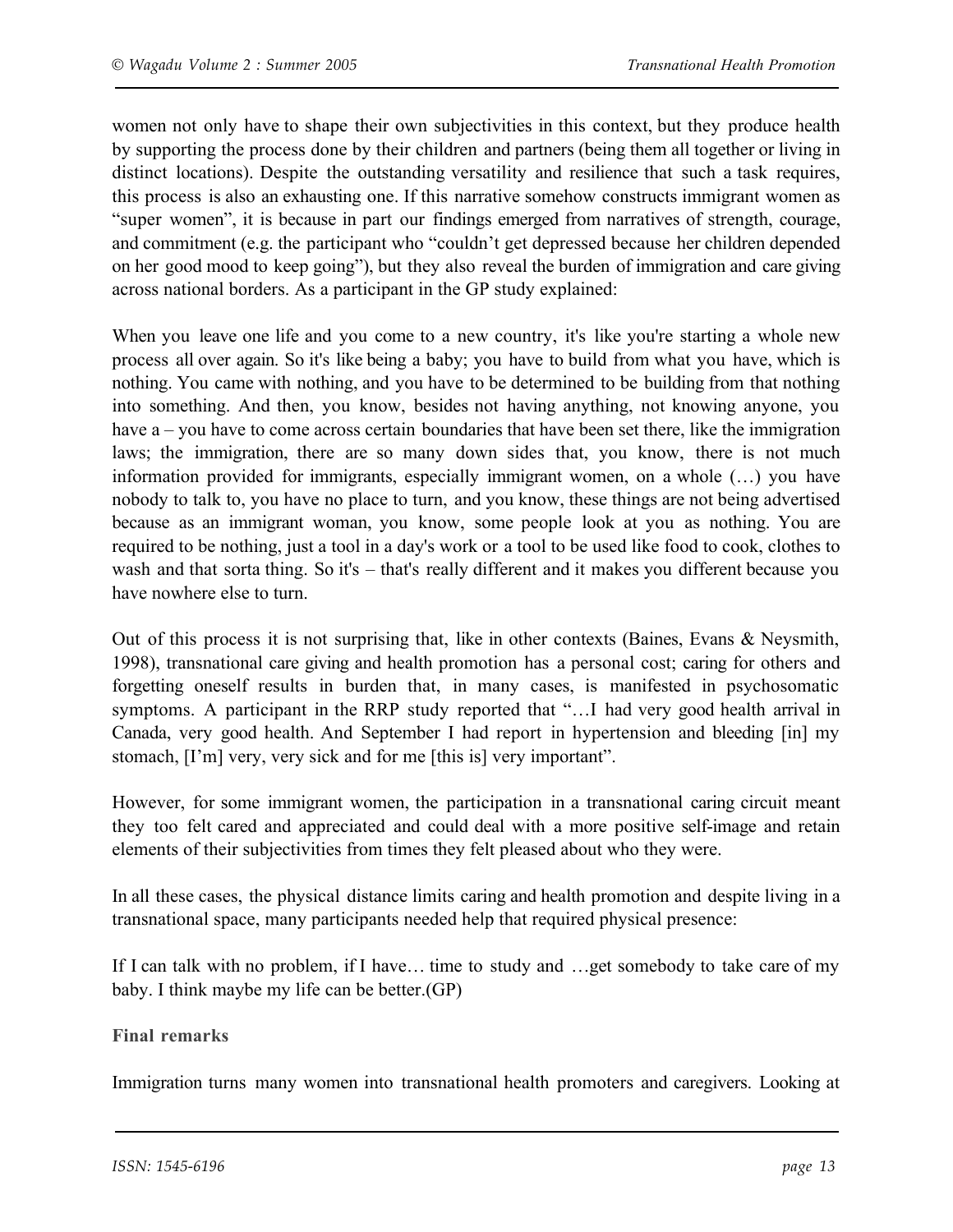immigration, gender and health promotion from a transnational perspective, we could identify caring networks between countries, social support circuits and processes that contribute to the construction of the women's subjectivity as "immigrant" in co-existence with other subjectivities built in transnational social spaces. By shedding light into this phenomenon, we are indicating the complexity of the experience of immigrant women, as well as their resourcefulness and resilience. The transnational experience of these immigrant women reminds us that health has to be actively produced and that the well-being of families, communities and nations is also being produced in international networks of health promotion and care giving generated by women's labour.

This chapter also provides insights for gender studies because our empirical evidence shows that the negotiations of patriarchal experiences can only be understood in the context of class, race and other intersections. While for some women coming to a society that demands two workers to make a reasonable family earning is a distressful experience because they do not want to join the formal employment sector, for others becoming a housewife and not getting a job of equal status to what they used to have in their country of origin is particularly disturbing. In this context, we can think of a continuum of patriarchal relations that are manifested with distinct intensities in different regions or countries. Coming to live in an advanced liberal society does not necessarily translate into experiencing greater social equity.

The naturalised, gendered work performed by women happens transnationally because across national borders women work more to produce social well being. The politics of health promoting work for individuals and communities still remains a component of women's cultural identity (something attributed to them), many times a gratifying activity, a possibility for signifying people's existence and a form of power exercise and social relation. In addition, most men are very reluctant in trying new forms social participation, even when they are transnational.

## **Bibliography**

Anderson, Joan. (1987) Migration and Health: perspective on immigrant women. *Sociology of Health & Illness,* 9(4): 410-438.

Baines, C., Evans, P. & Neysmith, S. (1998). Women's caring: Work expanding, state contracting. In C. Baines, P. Evans & S. Neysmith (Eds). *Women's caring – Feminist perspectives on social welfare*. Oxford: Oxford University Press (p. 3-22).

Bauman, Z. (1998). *Globalization: The human consequences*. Oxford: Polity Press.

Brettell, C. B, and Simon, R. J. (1986). Immigrant Women: An Introduction. R. J. Simon and C. B. Brettell (Eds.). *International Migration: The Female Experience*. Rowan Allanheld (p. 3-29).

Carballo, M. (2001). Emerging Health Challenges in the Context of Migration. In P.J Van Krieken (Ed.). *Health Migration and Return: A Handbook for a Multidisciplinary Approach*. The Hague: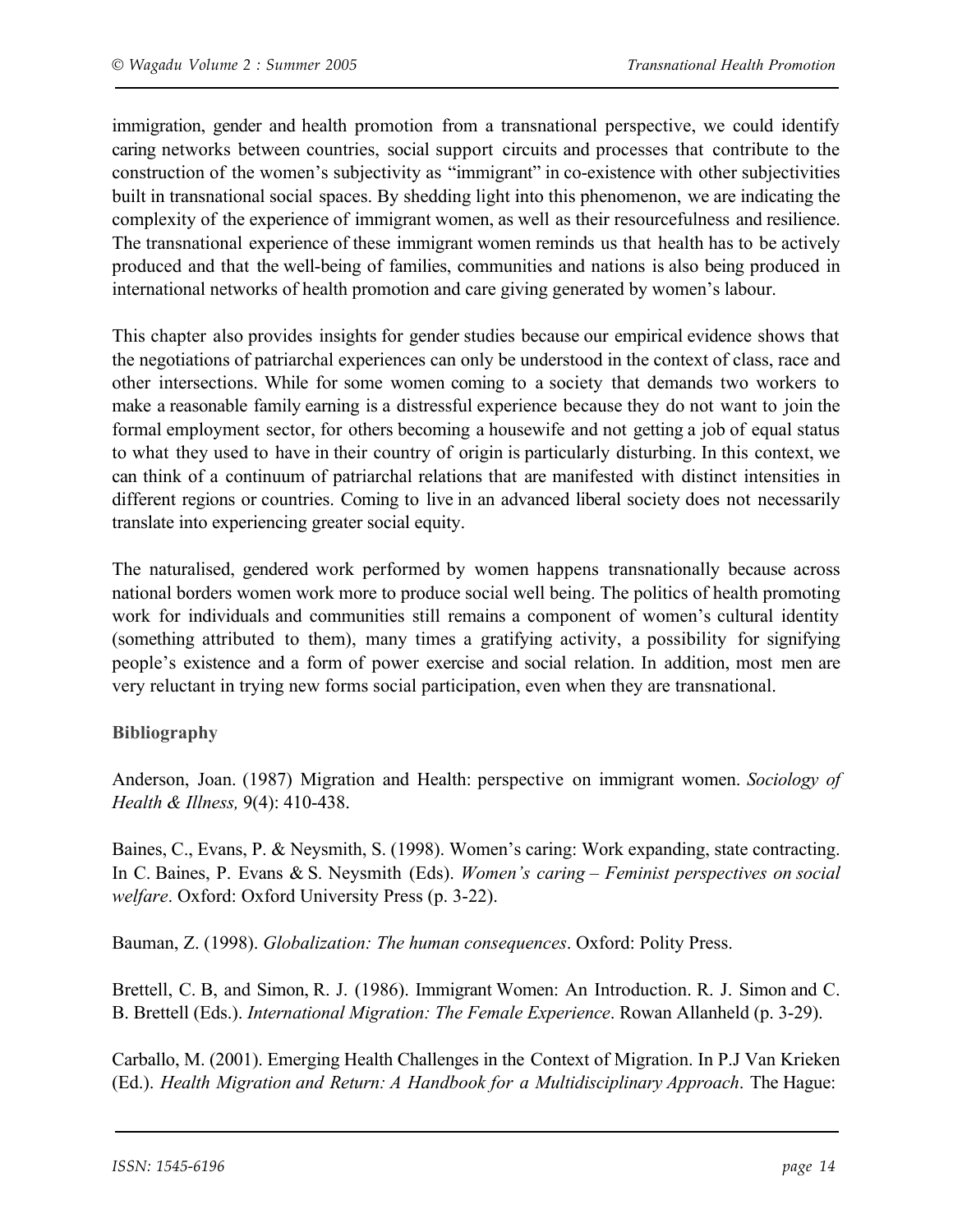(p. 269-275).

Canadian Council on Social Development. (2000) *Unequal Access: A Canadian Profile of Racial differences in Education, Employment and Income.* A report prepared for Canadian Race Relations Foundation

Chen, J., Ng, E., & Wilkins, R. (1996). The health of Canada's immigrants in 1994-1995. *Health Reports*, 7(4): 33-45..

Citizenship and Immigration Canada, (Feb 8 2001), News release. http://www.cic.gc.ca/english/press/01/0101-pre.html

Dunn, J.R.& Dyck, I. (2000) Social determinants of health in Canada's immigrant population: results from the National Population Health Survey. *Social Science & Medicine*, 51: 1573-1593

Faist, T. (2000). Transnationalization in international migration: implications for the study of citizenship and culture. *Journal of Ethnic and Racial Studies*, 23 (2): 189-222.

Faist, T. (2000a). The volume and dynamics of international migration and transnational social spaces. Oxford: Oxford University Press.

Gastaldo, D. (1997).Gastaldo, D. Is health education good for you? Re-thinking health education through the concept of bio-power. In: A. Petersen & R. Bunton (Eds.). *Foucault, Health and Medicine*. London: Routledge.

Gastaldo, D. (1999). *Research Project Gendered Power: Immigrant women's health promotion*. Funded by the University of Toronto Connaught Fund (unpublished document).

Gastaldo, D., Andrews, G. and Khanlou, N. (2004). Therapeutic landscapes of the mind: Theorizing some intersections between health geography, health promotion and immigration studies. *Critical Public Health*, 14 (2): 157-176.

Gastaldo, D., Khanlou, N., Massaquoi, N. and Curling, D. (2001). *Research Project Revisiting "Personal is Political": Immigrant women's health promotion*. Funded by the Canadian Institutes of Health Research (unpublished document).

Glick Schiller, N., Basch, L., & Szanton Blanc, C. (1992). Transnationalism: a new analytic framework for understanding migration. In Glick Schiller, N., Basch, L., & Szanton Blanc, C.,(Ed)

*Towards a Transnational Perspective on Migration: Race, Class, Ethnicity, and Nationalism*

*Reconsidered*. New York: New York Academy of Sciences (p. 1-24).